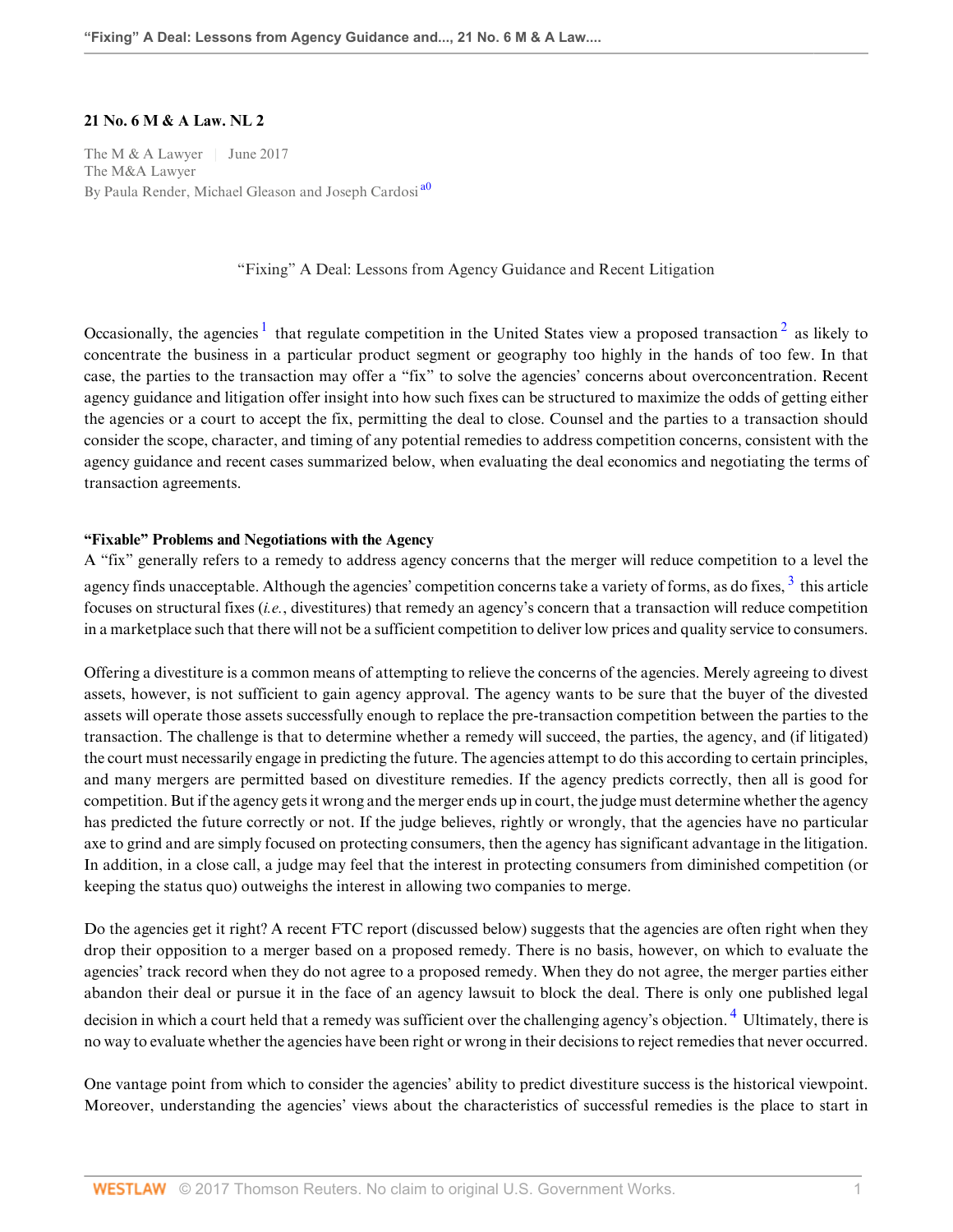structuring a divestiture. Recent cases also provide insight into how courts will analyze a remedy proposal the agencies oppose. These are discussed below.

### **Recent FTC Remedy Report**

<span id="page-1-0"></span>In January 2017, the FTC released a report resulting from its study of 89 merger remedies it (rather than a judge) approved between 2006 and 2012, titled "The FTC's Merger Remedies 2006-2012: A Report of the Bureaus of Competition and Economics."<sup>[5](#page-6-5)</sup> The FTC used a variety of methodology to examine recent settlements, including case studies—involving interviews of market participants (including the merger parties, competitors, and customers)—for 50 of the 89 merger orders. For the balance, FTC engaged in a more cursory analysis, using either voluntary questionnaires or internal information and publicly available data. The report focuses primarily on the 50 case studies. Of those 50 deals, the FTC reported that 83% were either a "success" ([6](#page-6-6)9%) or a "qualified success" (14%), while 17% were a "failure." <sup>6</sup> Notable (but not necessarily surprising) in the results was that the FTC found remedies to be more successful when imposed preconsummation (75% deemed a "success") as opposed to post-consummation (only 26% a "success").

<span id="page-1-1"></span>Aside from reaching a conclusion that the FTC gets a passing grade for the studied consent orders, the report shares best practices for parties to consider when pursuing a merger remedy. The report breaks these considerations down into three categories: defining the asset package, reviewing the proposed buyer, and implementing the remedy.

*Defining the package: better to serve the whole pie than just a slice*. *All* divestitures in the FTC study that involved an ongoing business—rather than select assets—scored as a success. Indeed, the FTC prefers divestitures of ongoing businesses to divestitures of select assets (*e.g.*, the sale of customer contracts or a portion of a plant). A best practice for any divestiture, where possible, is to demonstrate to the FTC that the package contains all pieces needed to operate as an independent competitive supplier in the relevant market. When the divestiture involves only select assets, the divesting party should make clear what aspects of an ongoing business are missing, and through what means the buyer can plug the holes quickly enough to keep the business from sinking. For example, a divestiture buyer that is already in the marketplace might have the assets necessary to compete and therefore might not need (or want) certain of the seller's assets.

The FTC study flagged back-office functions as an oft-overlooked aspect of a divestiture package. The divesting party will have to explain to the FTC staff all of the back-office functions related to bringing the subject goods or services to market and the divesting party and buyer will have to demonstrate that the buyer has those capabilities. If such functions are particularly specialized or complex, the divesting party should make available its staff to discuss or even provide on a transitional basis these necessary functions.

Merger parties should keep in mind that although divesting select assets may make more economic sense, the FTC will likely be skeptical of a divestiture package that does not include divesture of an ongoing standalone business unit.

*Selling the buyer—getting the agency to swipe right.* A divesting party should pitch the package and buyer to the FTC as it would its own board or management. The FTC will want to know how a divesting party selected a proposed buyer and how the deal will be financed. The FTC also will want to see results of diligence related to the deal that might provide indicia of the buyer's financial and competitive viability. As part of its own diligence, the FTC will likely reach out to other market participants (including customers, regulators, other prospective buyers). Finally, the FTC will want to see the divestiture buyer's business plan for operating the assets and replacing the lost competition. A buyer that has experience in the industry is more likely to be acceptable to the FTC than one without the same history in the industry. The divesting party and the proposed buyer therefore must work as a team in engaging the FTC to fully address any concerns.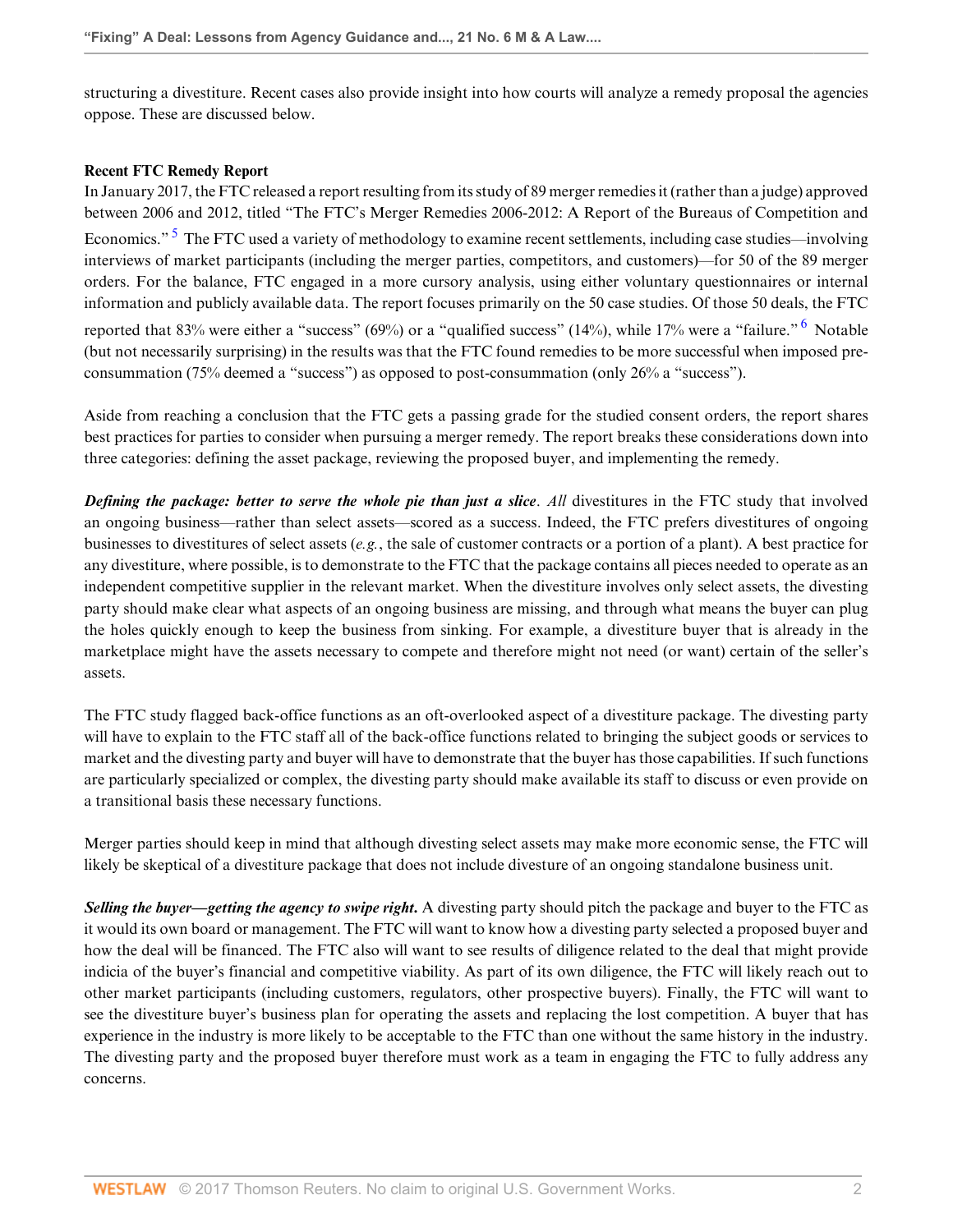*Implementation—selling more than a house of cards.* With so much focus on sculpting the right package and presenting the buyer to the FTC, parties sometimes struggle when it comes time to execute the divestiture. The FTC's study brought to light concerns from buyers related to implementation of an approved merger remedy. Although divestitures should be the same type of arms-length transaction that brought the merging parties together, sometimes divestitures end up being more elbow-length, when the divesting party needs to lock arms with the buyer to keep it from stumbling. Such assistance might take the form of access to customers, suppliers, or other relevant third parties. The buyer may also require transitional services for back-office functions. The FTC is wary about such assistance and tries to limit the amount of time in which the buyer is reliant on the divesting party. Via compliance reports or a monitor, the FTC will closely track the buyer's progress and its interactions with the divesting party.

<span id="page-2-0"></span>The key to any divestiture negotiation with the FTC is forthright communication by and between all parties throughout the process, from development to implementation.<sup>[7](#page-7-0)</sup>

# **The Antitrust Division's Guide to Merger Remedies**

<span id="page-2-1"></span>In its 2011 Policy Guide to Merger Remedies,  $\frac{8}{3}$  $\frac{8}{3}$  $\frac{8}{3}$  the Division shared its approach to evaluating proposed merger remedies. The guiding principle for the Division's approach to merger remedies is, similar to the FTC's, preserving or quickly restoring competition in the relevant market.

Like the FTC, the Division prefers divestitures of ongoing business units rather than select assets. Proposing a package of select assets is not necessarily destined for rejection, but it will take more time and effort and the right set of circumstances to convince the Division that the package will leave the buyer in a competitive posture. For example, if a buyer already has industry know-how, established customers and suppliers, and administrative and IT infrastructure, it will be easier for merging parties to convince the Division that the buyer may need only a factory to quickly and effectively compete in a given market, not the whole guts of the business that currently operates that factory. Due to the sensitive nuances inherent in select asset sales, merging parties will almost always need an upfront buyer for a proposal that includes anything less than an ongoing business.

Just as parties may be able to negotiate an appropriate divestiture of select assets, there are times where the Division (or the FTC) will require *more* than an ongoing business. The example in the policy manual is an industry where a supplier cannot effectively compete without a full suite of products. There, although the merger in question may threaten competition in only one product line, an effective remedy may require divestiture of the at-issue product line and several others. The same principle may apply to geographic coverage. Even though the Division has identified an antitrust problem in a limited geography, it may be necessary to sell assets that compete outside the scope of the identified problem.

Timing also is an important consideration—the earlier parties engage on a potential remedy, the greater the flexibility in structuring the divestiture package. "Fix-it-first" remedies are pre-consummation structural solutions that often allow parties to tailor the divestiture package to a specific proposed buyer. If a proposed pre-consummation remedy entails transitional services or other post-consummation assistance to the buyer from the seller, the Division will require, in most cases, a consent decree complete with enforcement provisions to hold the parties to the agreed upon solution. Where the parties do not have an upfront buyer, the Division may require certain provisions to increase the likelihood of a sale postconsummation. This can include a "crown jewel" provision whereby the divesting party sweetens the pot if a suitable buyer cannot be found for the agreed upon package. The Division may also reserve the right to appoint a selling trustee to conduct the divestiture sale if the parties cannot find a suitable buyer on their own within the agreed upon timeframe.

The Division's criteria for approving a proposed buyer is set out in a three-part test. First, the divestiture must not itself cause competitive harm (*e.g.*, selling to a large market participant in a concentrated market will likely not be acceptable). Second, the buyer must employ the divested assets in the relevant market. This can be evidenced through the buyer's business plans or other documentation evidencing intent to use the assets to compete in the relevant market. Third, the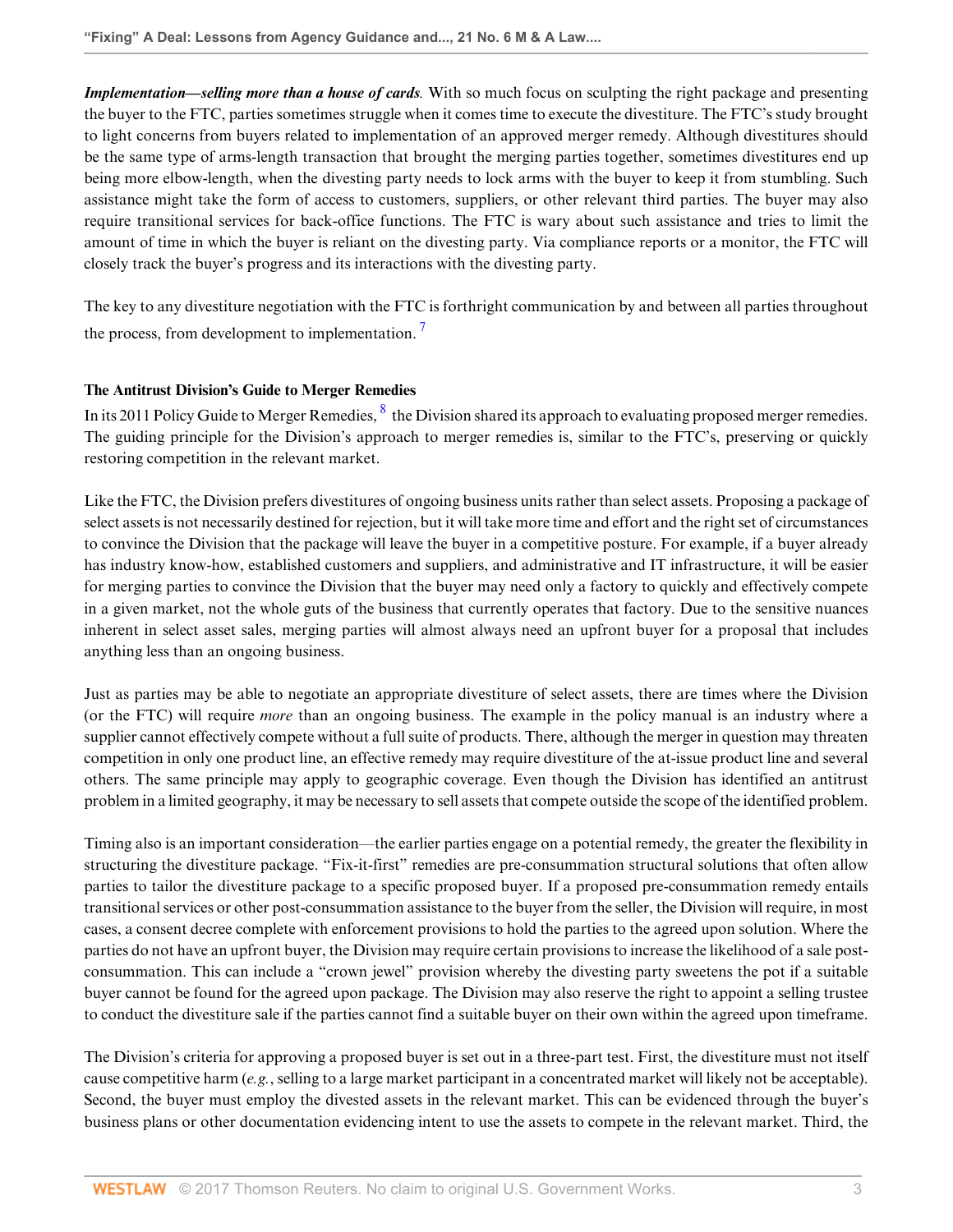buyer must be a viable competitor in the relevant market after the transaction closes. The Division will conduct a "fitness test" of the buyer to confirm whether it has sufficient capital and know-how to compete effectively in the relevant market. Merging parties can ease Division concerns over a particular buyer by demonstrating that it cast a wide net (through, *e.g*., an RFP shopped by an investment bank or consulting firm) and otherwise treated the sale as an arms-length deal.

The Division, along with the FTC, view merger remedies through the wide lens of competition. The focus is on whether and how the remedy will preserve or restore competition, not on how the remedy will affect the buyer and seller. The enforcement agencies settle a great number of merger cases through the divestiture framework outlined above. However, when agreement cannot be reached on a particular divestiture package, the enforcement agencies have not hesitated to bring suit to challenge the underlying merger and the adequacy of a proposed remedy. In September 2016, Renata Hesse, then the acting head of the Division, stated, "[w]e, as antitrust enforcers, have been engaging in the general public's dialogue about antitrust by litigating more cases in the public forum of the courthouse rather than settling them in the professional halls of the antitrust agencies."<sup>[9](#page-7-2)</sup> What that means is that in close calls, the DOJ has chosen to litigate more often than it would have in the past, when it would have been more likely to drop its opposition to a close call merger.

# <span id="page-3-0"></span>**Litigating a Remedy**

When parties pursue a merger that includes a proposed remedy over an agency's objection, the agency must file a lawsuit to block the transaction. The court must then decide, among other issues, whether the agency is correct in its assertion that the proposed remedy will not replace the competition that will allegedly be lost if the merger is permitted. Although, in reviewing mergers, the agencies apply a test that is often quoted as a standard for evaluating mergers, the test reflects the agencies' flexibility in studying mergers in their particulars and does not offer assistance to a court in assessing divestiture buyers. Perhaps as a result, courts often focus more on attempting to discern the views of the parties and the buyer about the divestiture buyer's likely success, drawing from the parties' internal documents.

# *Legal Standard By Which a Court Assesses the Sufficiency of a Proposed Remedy*

In other areas of the law, it is helpful to begin with the legal standard to determine exactly what needs to be proven on a point of law. This approach, however, is not helpful when the goal is to determine what a merger remedy should look like because there are few cases providing such guidance and an effective remedy is highly dependent on the facts of the marketplace, the assets at issue, and the identity of the divestiture buyer.

As noted above, assessing whether a divestiture buyer will replace the alleged lost competition from a merger is an exercise in predicting the future. Courts have little to guide this necessarily speculative endeavor, however, the law regarding proof of entry in merger cases is one potential standard by which to judge a divestiture. A divestiture buyer, after all, is a new entrant (or expander) with the advantage of customers or assets that other new entrants do not have. The court in the Staples/Office Depot case stated that the merging parties must prove that the entry or expansion of competitors will be "timely, likely and sufficient in its magnitude, character, and scope to deter or counteract the competitive effects of concern." <sup>[10](#page-7-3)</sup> The court also held that the relevant time frame for consideration is two to three years. <sup>[11](#page-7-4)</sup> Even this standard, however, provides little practical guidance to a court.

<span id="page-3-5"></span><span id="page-3-4"></span><span id="page-3-3"></span><span id="page-3-2"></span><span id="page-3-1"></span>The agencies' Horizontal Merger Guidelines (the "Guidelines") are the source of the "timely, likely and sufficient" standard,  $^{12}$  $^{12}$  $^{12}$  but the Guidelines offer little detail. With respect to timeliness, the Guidelines state that entry should be "rapid enough that customers are not significantly harmed by the merger," but do not specify a period of time or the degree of harm that the agencies deem insignificant  $13$  though prior versions of the Guidelines adjudge entry over two years. With respect to likelihood, the Guidelines simply provide that entry satisfies this factor "if it would be profitable, accounting for the assets, capabilities, and capital needed and the risks involved."  $\frac{14}{14}$  $\frac{14}{14}$  $\frac{14}{14}$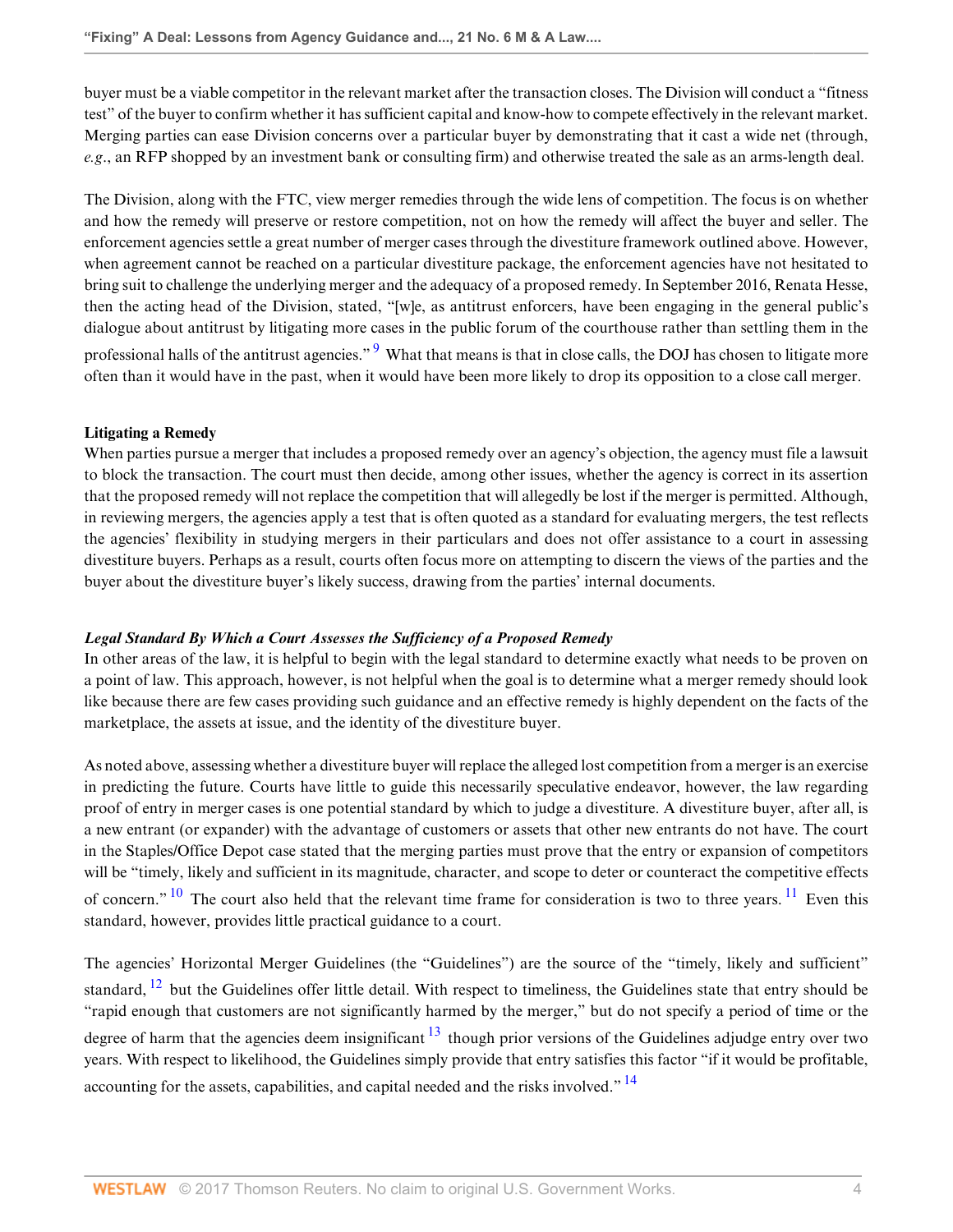The Guidelines provide a little more specificity in stating that entry by a firm that will "replicate at least the scale and strength of one of the merging firms is sufficient," and entry "by one or more firms operating at a smaller scale may be

<span id="page-4-0"></span>sufficient if such firms are not at a significant competitive disadvantage."  $15$  Thus, while an entrant that will replicate the scale and strength of one of the merging firms is sufficient, smaller scale is also acceptable. How much smaller, however, is not discussed except that the difference in scale must not put the entrant at a "significant" advantage (with "significant," again, undefined).

The lack of specificity reflects the agencies' flexible approach of evaluating each merger on its own facts, but the very flexibility that the agencies and parties value in the merger review process means that the agencies' standard provides little more than some directional signals to parties or to a court.

Assuming that the agencies' "timely, likely and sufficient" standard applies equally to divestiture buyers as other entrants, what does it mean for the buyer to be "sufficient in its magnitude, character, and scope" to counteract the alleged anticompetitive effects of the merger? If it does not replicate the scale of one of the merging parties, how much smaller can it be and still satisfy this standard? These and other unanswered questions give a judge precious little to go on in wrestling with the question of whether the merger should be permitted over the agency's objection. Perhaps as a result, judges have focused on the general views of the employees of the merger parties and the buyer about whether the merger is likely to succeed rather than assessing whether the agency has sustained its burden of proof with respect to each of its objections to the divestiture buyer.

# *Arch Coal*

<span id="page-4-1"></span>As noted above, we are aware of only one case in which a court has approved a merger over an agency's objection based on the divestiture remedy offered by the parties. This case was *United States v. Arch Coal*. [16](#page-7-9) In that case, Arch Coal sought to buy a subsidiary of New Vulcan Holdings. The subsidiary operated two coal mines and Arch Coal proposed to divest one of them. The court held that given the divestiture, the transaction would not substantially lessen competition. There is no discussion in the case of whether the buyer was likely to be able to replace the lost competition from the merger in an acceptable amount of time, perhaps because the buyer was already a coal mine operator and the divested asset was a functioning coal mine for which the divestiture buyer would simply take over operations (*i.e.*, an ongoing business). In any event, the case does not provide much insight into how courts will evaluate the timeliness, likelihood, or sufficiency of competition from a divestiture buyer.

# *FTC v. Staples/Office Depot*

<span id="page-4-2"></span>The recent decision blocking the merger of Staples and Office Depot illustrates a court's approach to evaluating entry, and perhaps, a fix.  $^{17}$  $^{17}$  $^{17}$  The FTC alleged that the merger of the two parties would give the resulting company 80 percent of the alleged market for office supplies sold to large businesses. The parties disputed the alleged market definition and other aspects of the FTC's challenge, but they also offered a divestiture remedy. They proposed to divest more than \$500 million in large corporate contract business and related business to Essendant Inc., a wholesale distributor of workplace essentials.

The FTC claimed that this divestiture was "woefully inadequate," raising several objections. Five of those objections are discussed here (the sixth is not available in the public version of the brief). First, FTC observed that Staples and Essendant had no binding agreement for the divestiture or the transition services they contemplated. According to FTC, this alone was a sufficient basis to reject the remedy. Second, the contemplated divestiture was largely comprised of customer contracts that FTC characterized as "short-term." Thus, the customers could easily switch to Staples when the contract expired. Third, Essendant was a wholesaler and did not compete with Staples and Office Depot for sales to large business customers. According to FTC, this meant that the divestiture "by definition" would not replace the alleged lost competition caused by the merger. Fourth, Essendant would not acquire an entire business operation, but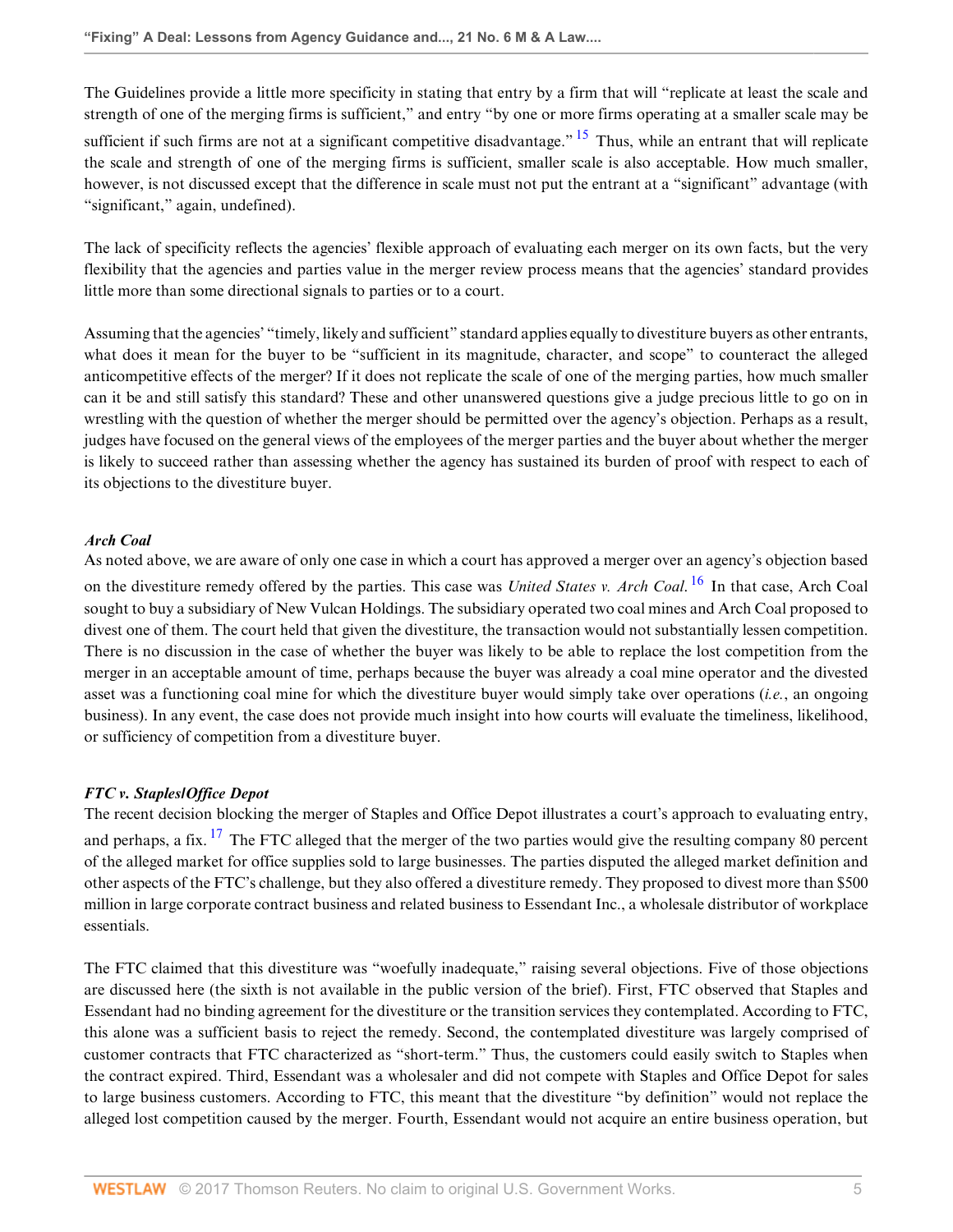only assets it could use to build its operation. FTC claimed that this inability to match Staples on "day one" required rejection of the proposed remedy. Fifth, Essendant would be dependent on transition services from Staples to get the divestiture business up and running.

These arguments illustrate the FTC's approach to challenging a merger remedy. This battle is also useful in understanding how courts approach the analysis of whether divestiture buyers will replace lost competition, at least where the divestiture buyer is a new entrant. In the trial, the FTC listed a number of "weaknesses" that it claimed would preclude Amazon Business from replacing the competition allegedly lost due to the merger. These included Amazon Business's alleged lack of RFP experience, no commitment to guaranteed pricing, lack of desktop delivery, and others. The court gave significant weight to Amazon Business documents that showed a number of the company's plans to build the capabilities it would need to be successful in supplying large businesses with their office supplies, and found that these documents largely substantiated FTC's objections. Accordingly, the court held that Amazon Business was not likely to be able to replace the "lost" competition within a three-year window.

<span id="page-5-1"></span><span id="page-5-0"></span>Similarly, the court in *FTC v. Sysco* cited a number of internal party documents—and those of proposed divestiture buyer—in its agreement with the FTC that the parties' proposed fix would not effectively cure the alleged competitive harm resulting from the proposed transaction.  $^{18}$  $^{18}$  $^{18}$  The parties and buyer's documents cited the competitive advantages of having a broad national scale in the foodservice distribution market, one that the buyer would still not attain even post-divestiture, according to the court. <sup>[19](#page-7-12)</sup> Indeed, the court discounted arguments at trial that the divestiture package was appropriately sized to effectively remedy the threat of competitive harm in light of internal documents that the court interpreted as suggesting the contrary.  $20$ 

# <span id="page-5-2"></span>*Summary of These Decisions*

The decisions discussed above turn largely on the buyer's internal documents. This is presumably in part because the "standard" offered the courts little else to go on. For example, in Staples/Office Depot, one of FTC's objections to Essendant as a divestiture buyer was the claim that customers who got switched to Essendant by the divestiture would immediately switch back to their former supplier as soon as their divested short-term contracts expired. Applying the legal standard to that objection, the court would have had to decide whether a sufficient number of customers were sufficiently likely to switch away from Essendant such that the magnitude, character, and scope of Essendant's competition would be insufficient to replace the alleged lost competition. Is that satisfied by a showing that 30% of customers are more than 50% likely to switch? Does it matter which customers are likely to switch? The standard provides no guidance.

Perhaps because of the amorphousness of this standard, the courts tended not to focus on whether FTC had sustained its burden of proof with respect to each of its objections. Instead, judges likely relied on their understanding of the perfunctory views expressed in the internal documents of the parties and the buyer about whether the merger is likely to succeed. Indeed, the courts are appropriately skeptical of witnesses' ability to remember and testify to the material context of internal communications without bias during a trial. Judges may discount even credible testimony as a result, and focus more on what the words on the paper suggest in the nuanced context of an antitrust trial.

# **Keys to a Successful "Fix"**

It is clear from the above that while the enforcement agencies offer guidelines and best practices for a hypothetical divestiture package, in practice it is often difficult to structure a package that will overcome the shape shifting standard that leaves courts picking through the thorny weeds of discovery rather than challenging the integrity of the agencies' objections. Merging parties are best served by engaging the agencies pre-consummation (and pre-litigation) and assembling a divestiture package that provides consumers with a competitively viable alternative in the relevant market.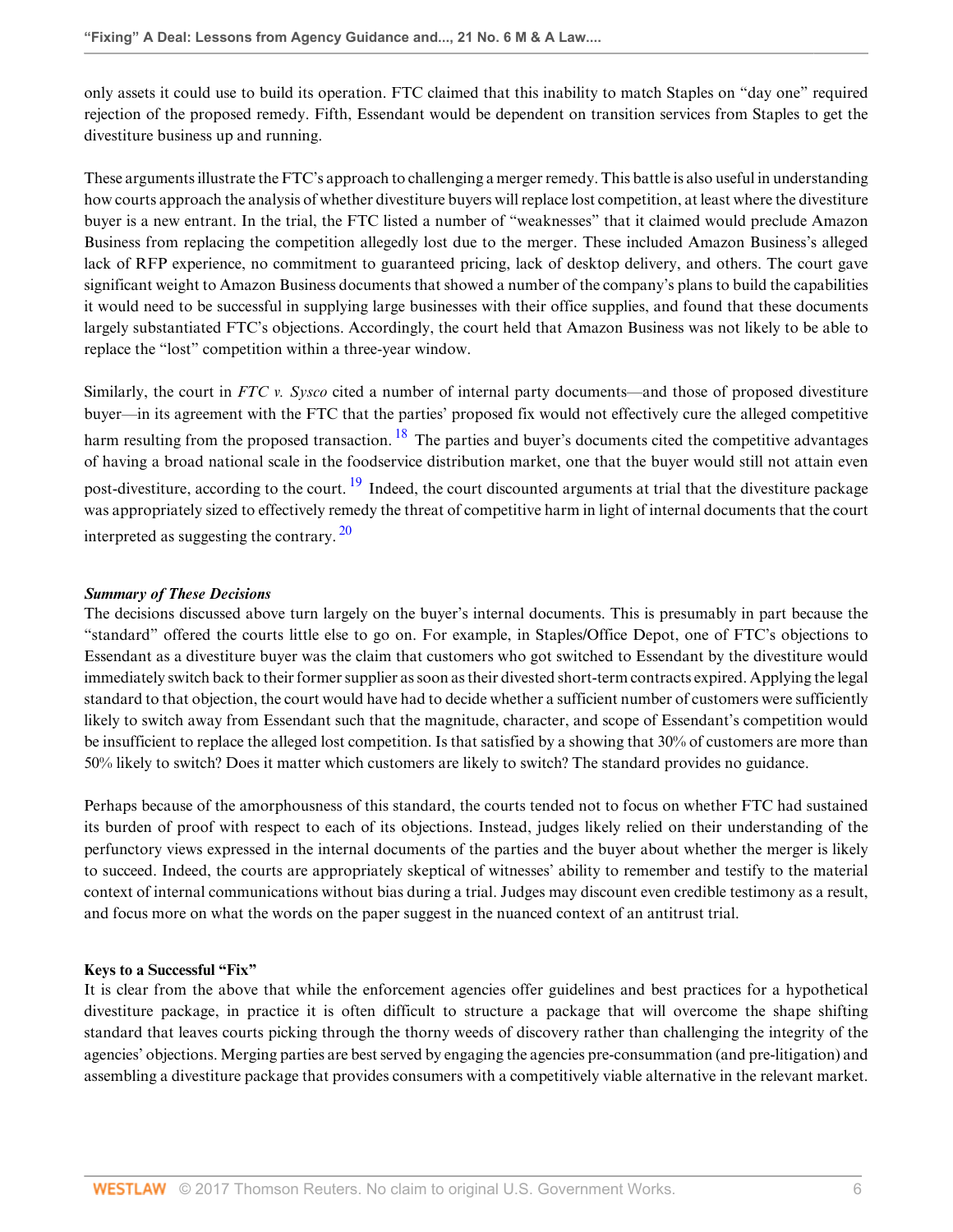There are several measures that practitioners may take pre-consummation to strengthen the likelihood of approval or defense of a merger remedy package. Being mindful of the preference for divestitures of an ongoing business, the divesting party and the buyer need to understand fully what is necessary to avoid spoiling the value of the assets. Knowing the agencies prefer a Goldilocks buyer (*i.e.*, one that is neither too small nor too large for stepping into the competitive void), merging parties should identify a potential buyer that is capable of competing profitably in the relevant market but not so large that the divestiture brings the same harm to consumers as that which it was intended to remedy.

Agencies are likely to examine the permanence of the fix—*i.e.*, whether the buyer will be able to retain the business after customers are free to shop around. Where merging parties already command brand loyalty (or at least where there is a perception of brand loyalty), the agencies (and courts) are likely to be skeptical of any fix that involves a buyer that does not offer a similar degree of brand recognition, quality of service, or other intangible attributes that may affect competitive viability. This is less of a concern in markets with high measures of demand elasticity (*i.e.*, where consumers are particularly price sensitive).

The divesting party and identified buyer can also be proactive in preparing a successful defense in anticipation of litigation. Because courts tend to place a great deal of weight on the parties' internal documents, parties should be thoughtful in their documentation of specified goals and internal evaluation of the divestiture package in order to provide the court with a clear indication of the parties' intent and subsequent action plan post-divestiture. Implicit or explicit skepticism about the ability of a buyer to step into the shoes of the seller and cure any alleged harm to competition resulting from the merger in internal business documents can cause irreparable harm in a courtroom. This is all the more reason for seller and buyer to work together prior to and throughout the agencies' investigation and potential litigation of a proposed fix.

Westlaw. © 2017 Thomson Reuters. No Claim to Orig. U.S. Govt. Works.

<span id="page-6-6"></span><span id="page-6-5"></span><span id="page-6-4"></span><span id="page-6-3"></span><span id="page-6-2"></span><span id="page-6-1"></span><span id="page-6-0"></span>

| Footnotes      |                                                                                                                                                                                                                                                                                                                                                                                                                                                                                            |
|----------------|--------------------------------------------------------------------------------------------------------------------------------------------------------------------------------------------------------------------------------------------------------------------------------------------------------------------------------------------------------------------------------------------------------------------------------------------------------------------------------------------|
| a <sub>0</sub> | Paula Render is a partner in Jones Day's Chicago office. Michael Gleason is a partner in Jones Day's<br>Washington, D.C. office. Joseph Cardosi is an associate in Jones Day's Washington, D.C. office.<br>Contact: prender@jonesday.com or magleason@jonesday.com or jcardosi@jonesday.com.                                                                                                                                                                                               |
| $\mathbf{1}$   | This article uses the term agencies to refer to the Federal Trade Commission (FTC) and Department<br>of Justice Antitrust Division (Division), the two federal agencies with jurisdiction to investigate<br>the competitive effects of certain transactions. They divide their jurisdiction based on the affected<br>industries. States attorneys general and other agencies may also be involved in merger review in specific                                                             |
|                | sectors, such as telecommunications.                                                                                                                                                                                                                                                                                                                                                                                                                                                       |
| $\overline{2}$ | This article uses the terms mergers, deals, transactions, and acquisitions interchangeably.                                                                                                                                                                                                                                                                                                                                                                                                |
| 3              | Merger remedies fall into two categories: structural; and conduct-based (also referred to as<br>behavioral). Structural remedies restructure the relevant market, the classic mechanism to do so being<br>a divestiture; conduct remedies, on the other hand, augment incentives or otherwise alter the ability<br>of the combined entity to behave anticompetitively post-merger. This paper focuses on the merger<br>remedy historically preferred by antitrust enforcers: divestitures. |
| 4              | See United States v. Arch Coal, 329 F. Supp. 2d 109 (D.D.C. 2004) (discussed infra § IV.B).                                                                                                                                                                                                                                                                                                                                                                                                |
| 5              | FTC's<br>Remedies<br>Trade<br>Comm'n,<br><i>The</i><br>Merger<br>Fed.<br>2006-2012:<br>$\boldsymbol{A}$<br>of Competition<br>$2017$ ),<br>$\sigma f$<br>the<br><b>Bureaus</b><br>and<br>Economics<br>(Jan.<br>Report<br>at https://www.ftc.gov/system/files/documents/reports/ftcs-merger-remedies-2006-2012-<br>available<br>report-bureaus-competition-economics/p143100_ftc_merger_remedies_2006-2012.pdf.                                                                              |
| 6              | A "success" rating was earned where the remedy maintained or quickly restored competition in the<br>relevant market; a "qualified success" ultimately restored competition after several years. A remedy<br>failed if it did not maintain or restore competition. See id. at 15-16. Among other problems, the FTC's<br>report assumes that the incumbent owner of divested assets would have succeeded, but provides no                                                                    |